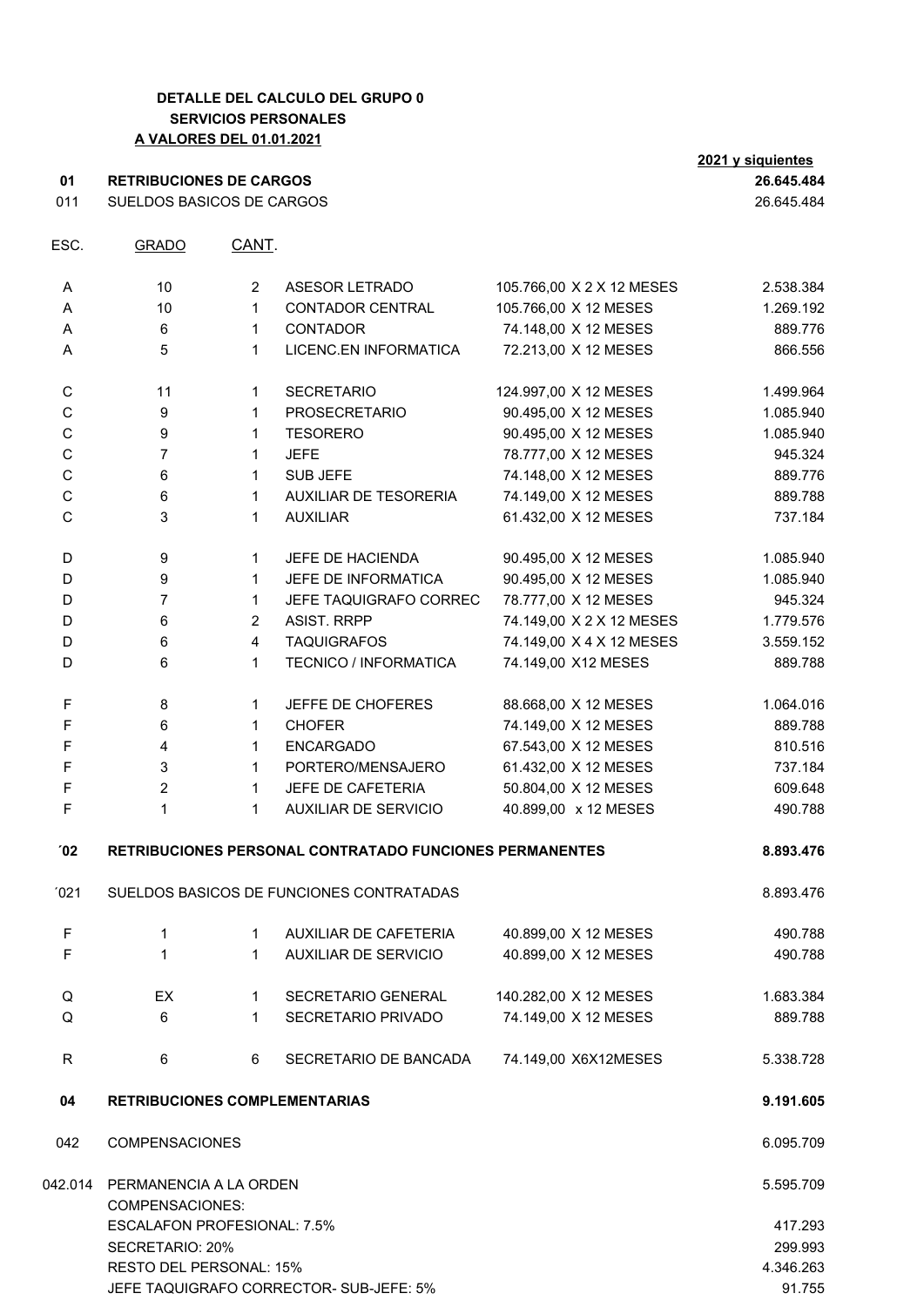|     | <b>SECRETARIO PRIVADO: 45%</b><br>POR HOGAR CONSTITUIDO ACUMULADO AL SUELDO                          | 400.405<br>40.000 |
|-----|------------------------------------------------------------------------------------------------------|-------------------|
|     | 042.034 POR FUNCIONES DISTINTAS A LAS DEL CARGO                                                      | 500.000           |
| 044 | ANTIGÜEDAD<br>(1, 1.5 Ó 2% SOBRE EL 60% DEL S.M.MPAL POR<br>AÑO DE ANTIGÜEDAD)                       | 2.100.000         |
| 045 | COMPLEMENTOS-QUEBRANTO DE CAJA                                                                       | 95.896            |
| 046 | SUBROGACION Y ACEFALIAS                                                                              | 900.000           |
| 05  | <b>RETRIBUCIONES DIVERSAS ESPECIALES</b>                                                             | 4.760.880         |
| 053 | LICENCIAS GENERADAS Y NO GOZADAS                                                                     | 600.000           |
| 057 | BECAS DE TRABAJO Y PASANTIAS                                                                         | 400.000           |
| 059 | SUELDO ANUAL COMPLEMENTARIO                                                                          | 3.760.880         |
| 06  | <b>BENEFICIOS AL PERSONAL</b>                                                                        | 5.300.000         |
| 063 | <b>INDEMNIZ. POR RETIRO</b><br>(CIFRA ESTIMADA)                                                      | 5.300.000         |
| 07  | <b>BENEFICIOS FAMILIARES</b>                                                                         | 10.431.958        |
| 071 | PRIMA POR MATRIMONIO<br>(Estimado 2 funcionarios a un S.M.MPAL)                                      | 49.430            |
| 072 | <b>HOGAR CONSTITUIDO</b><br>(12% S/S.M.MPAL)                                                         | 1.000.000         |
| 073 | PRIMA POR NACIMIENTO<br>(Estimado 2 funcionarios a un S.M.MPAL)                                      | 49.430            |
| 074 | PRESTACIONES POR HIJO                                                                                | 1.000             |
| 075 | PRESTACIONES POR FALLECIMIENTO<br>(3 S.M.MPAL POR FALL. DE FUNC.<br>1,5 S.M.MPAL POR HIJO O CONYUGE) | 111.218           |
| 078 | PRESTACIONES POR SALARIO VACACIONAL                                                                  | 6.220.880         |
| 079 | OTROS BENEFICIOS FAMILIARES                                                                          | 3.000.000         |
| 08  | <b>CARGAS LEGALES SOBRE SERVICIOS PERSONALES</b>                                                     | 10.291.906        |
| 081 | AP. PATR. SIST. SEG. SOCIAL S/RETRIBUCIONES<br>19,5% - B.P.S.                                        | 9.682.992         |
| 082 | OTROS AP. PATRONALES SOBRE RETRIBUCIONES<br>1% B.H.U.                                                | 488.914           |
| 089 | OTRAS CARGAS LEGALES S/ SERV. PERSONALES                                                             | 120.000           |
|     | B.S.E - ACCIDENTES DE TRABAJO - CIFRA ESTIMADA<br><b>TOTAL GRUPO 0</b>                               | 75.515.309        |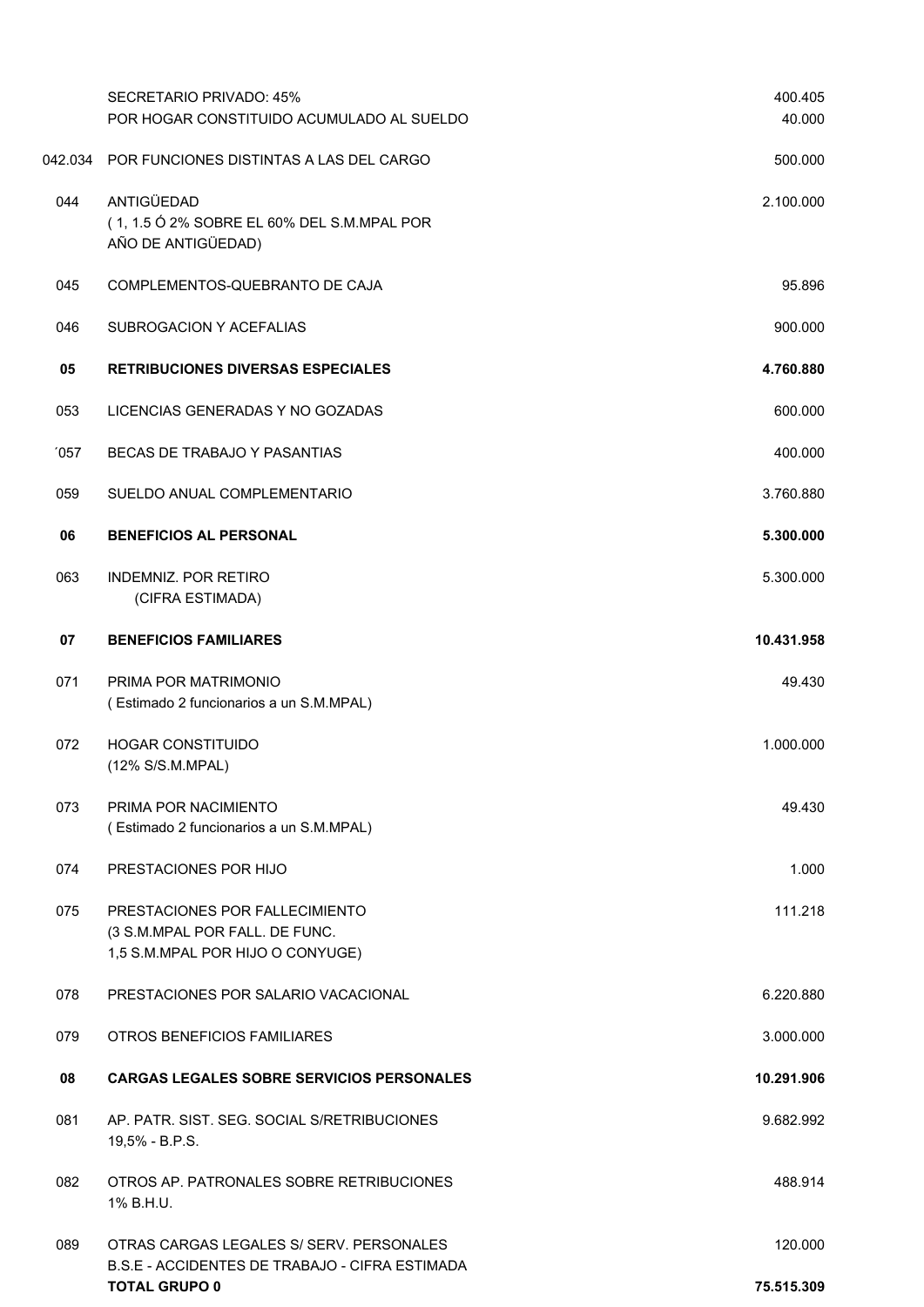## **CUADRO COMPARATIVO QUE MUESTRA LAS ASIGNACIONES**

## **PRESUPUESTALES EN LAS CIFRAS VIGENTES Y PROYECTADAS**

## **PARA EL PERIODO 2021-2025**

| GRUPO | <b>DENOMINACION</b>                      | <b>VIGENTE</b><br>2021 | <b>PROYECTADO</b><br>2021 | <b>PROYECTADO</b><br>2022 | <b>PROYECTADO</b><br>2023 | <b>PROYECTADO</b><br>$2024$ y sgtes |
|-------|------------------------------------------|------------------------|---------------------------|---------------------------|---------------------------|-------------------------------------|
| 0     | SERVICIOS PERSONALES                     | 67.468.141             | 75.515.310                | 75.515.310                | 75.515.310                | 75.515.310                          |
|       | <b>BIENES DE CONSUMO</b>                 | 23.631.725             | 23.320.000                | 23.715.000                | 23.320.000                | 23.715.000                          |
| 2     | SERVICIOS NO PERSONALES                  | 14.968.607             | 10.358.000                | 10.358.000                | 10.358.000                | 10.358.000                          |
| 3     | <b>BIENES DE USO</b>                     | 3.073.724              | 2.773.000                 | 2.473.000                 | 5.965.000                 | 2.473.000                           |
| 5     | <b>TRANSFERENCIAS</b>                    | 642.501                | 300.000                   | 300.000                   | 300.000                   | 300.000                             |
| 8     | CLASIFICADOR DE APLICACIONES FINANCIERAS | 64.250                 | 1.000                     | 1.000                     | 1.000                     | 1.000                               |
|       | <b>TOTALES</b>                           | 109.848.948            | 112.267.310               | 112.362.310               | 115.459.310               | 112.362.310                         |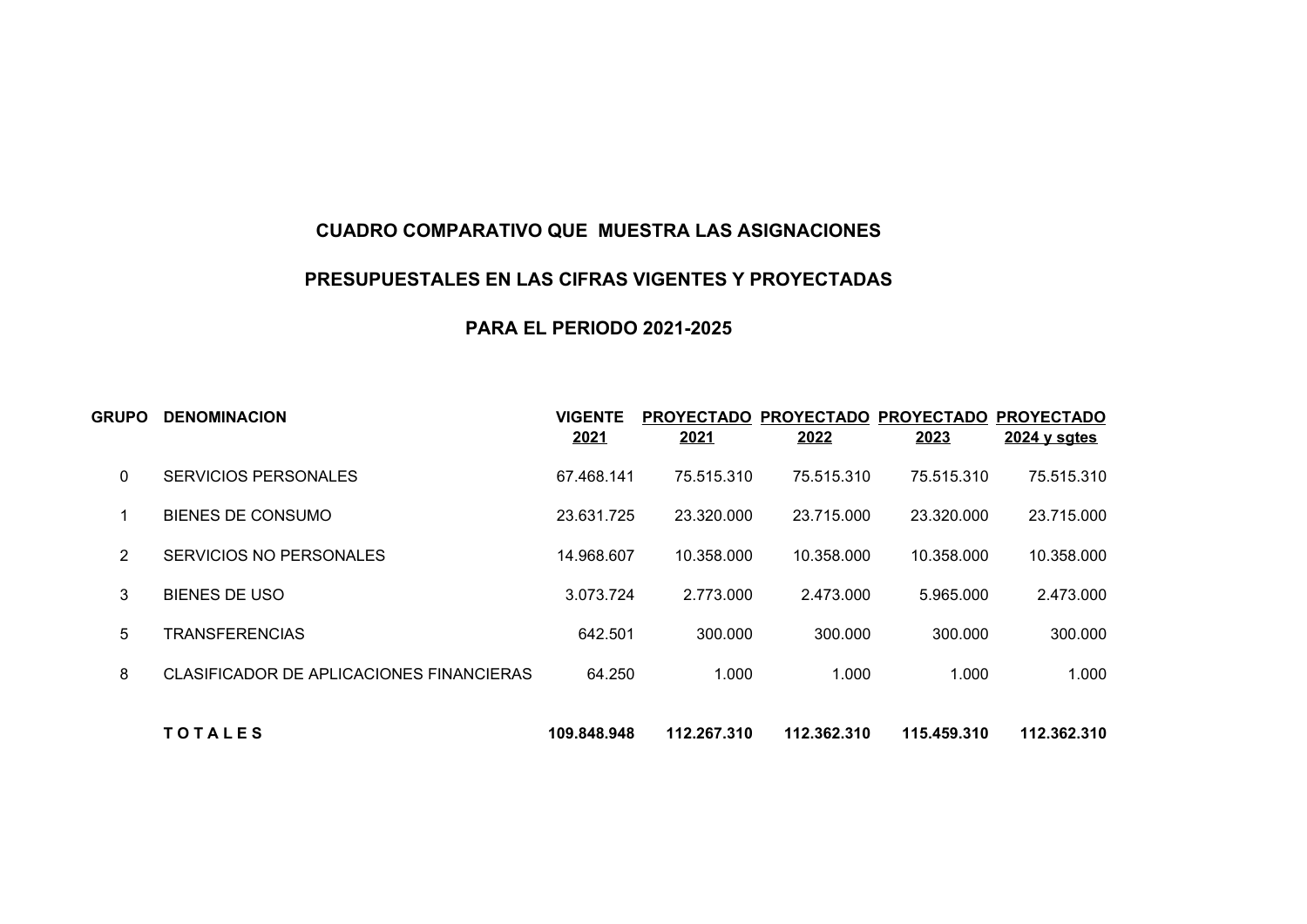|               | ASIGNACIONES PRESUPUESTALES                           | <b>VIGENTE</b><br>2021 | <b>PROYECTADO</b><br>2021 | <b>PROYECTADO</b><br>2022 | <b>PROYECTADO</b><br>2023 | <b>PROYECTADO</b><br>2024 y sgtes |
|---------------|-------------------------------------------------------|------------------------|---------------------------|---------------------------|---------------------------|-----------------------------------|
| 0             | <b>SERVICIOS PERSONALES</b>                           | 67.468.141             | 75.515.310                | 75.515.310                | 75.515.310                | 75.515.310                        |
| 01            | RETRIBUCIONES DE CARGOS PERMANENTES                   | 24.661.266             | 26.645.484                | 26.645.484                | 26.645.484                | 26.645.484                        |
| 011           | SUELDOS BASICOS DE CARGOS                             | 24.661.266             | 26.645.484                | 26.645.484                | 26.645.484                | 26.645.484                        |
| $^{\prime}02$ | RETRIBUCIONES PERSONAL CONTRATADO FUNC PERMANENTES    | 9.382.927              | 8.893.476                 | 8.893.476                 | 8.893.476                 | 8.893.476                         |
| '021          | SUELDOS BASICOS DE FUNCIONES CONTRATADAS              | 9.382.927              | 8.893.476                 | 8.893.476                 | 8.893.476                 | 8.893.476                         |
| 04            | RETRIBUCIONES COMPLEMENTARIAS                         | 9.058.131              | 9.191.605                 | 9.191.605                 | 9.191.605                 | 9.191.605                         |
| 042           | <b>COMPENSACIONES</b>                                 | 6.421.000              | 6.095.709                 | 6.095.709                 | 6.095.709                 | 6.095.709                         |
|               | 042.014 PERMANENCIA A LA ORDEN                        | 5.581.913              | 5.595.709                 | 5.595.709                 | 5.595.709                 | 5.595.709                         |
|               | 042.034 POR FUNCIONES DISTINTAS A LAS DEL CARGO       | 839.087                | 500.000                   | 500.000                   | 500.000                   | 500.000                           |
| 044           | ANTIGÜEDAD                                            | 2.397.392              | 2.100.000                 | 2.100.000                 | 2.100.000                 | 2.100.000                         |
| 045           | COMPLEMENTOS-QUEBRANTO DE CAJA                        | 95.896                 | 95.896                    | 95.896                    | 95.896                    | 95.896                            |
| 046           | <b>SUBROGACION</b>                                    | 143.843                | 900.000                   | 900.000                   | 900.000                   | 900.000                           |
| 05            | RETRIBUCIONES DIVERSAS ESPECIALES                     | 4.628.333              | 4.760.880                 | 4.760.880                 | 4.760.880                 | 4.760.880                         |
| 053           | LICENCIAS GENERADAS Y NO GOZADAS                      | 599.348                | 600.000                   | 600.000                   | 600.000                   | 600.000                           |
| '057          | BECAS DE TRABAJO Y PASANTIAS                          | 383.583                | 400.000                   | 400.000                   | 400.000                   | 400.000                           |
| 059           | SUELDO ANUAL COMPLEMENTARIO                           | 3.645.402              | 3.760.880                 | 3.760.880                 | 3.760.880                 | 3.760.880                         |
| 06            | BENEFICIOS AL PERSONAL                                | 1.798.044              | 5.300.000                 | 5.300.000                 | 5.300.000                 | 5.300.000                         |
| 063           | <b>INDEMNIZACION POR RETIRO</b>                       | 1.798.044              | 5.300.000                 | 5.300.000                 | 5.300.000                 | 5.300.000                         |
| 07            | <b>BENEFICIOS FAMILIARES</b>                          | 8.011.890              | 10.431.958                | 10.431.958                | 10.431.958                | 10.431.958                        |
| 071           | PRIMA POR MATRIMONIO                                  | 49.626                 | 49.430                    | 49.430                    | 49.430                    | 49.430                            |
| 072           | <b>HOGAR CONSTITUIDO</b>                              | 1.352.302              | 1.000.000                 | 1.000.000                 | 1.000.000                 | 1.000.000                         |
| 073           | PRIMA POR NACIMIENTO                                  | 74.439                 | 49.430                    | 49.430                    | 49.430                    | 49.430                            |
| 074           | PRESTACIONES POR HIJO                                 | 1.199                  | 1.000                     | 1.000                     | 1.000                     | 1.000                             |
| 075           | PRESTACIONES POR FALLECIMIENTO                        | 111.658                | 111.218                   | 111.218                   | 111.218                   | 111.218                           |
| 078           | PRESTACIONES POR SALARIO VACACIONAL                   | 3.905.404              | 6.220.880                 | 6.220.880                 | 6.220.880                 | 6.220.880                         |
| 079           | OTROS BENEFICIOS FAMILIARES                           | 2.517.262              | 3.000.000                 | 3.000.000                 | 3.000.000                 | 3.000.000                         |
| 08            | CARGAS LEGALES SOBRE SERVICIOS PERSONALES             | 9.927.550              | 10.291.906                | 10.291.906                | 10.291.906                | 10.291.906                        |
| 081           | AP. PATR. SIST. SEG. SOCIAL S/RETRIBUCIONES           | 9.324.380              | 9.682.992                 | 9.682.992                 | 9.682.992                 | 9.682.992                         |
| 082           | OTROS AP. PATRONALES SOBRE RETRIBUCIONES              | 471.313                | 488.914                   | 488.914                   | 488.914                   | 488.914                           |
| 089           | OTRAS CARGAS LEGALES S/ SERV. PERSONALES              | 131.857                | 120.000                   | 120.000                   | 120.000                   | 120.000                           |
| 1             | <b>BIENES DE CONSUMO</b>                              | 23.631.725             | 23.320.000                | 23.715.000                | 23.320.000                | 23.715.000                        |
| 11            | PRODUCTOS ALIMENTICIOS, AGROPECUARIOS Y FORESTALES    | 1.413.503              | 560.000                   | 560.000                   | 560.000                   | 560.000                           |
| 111           | ALIMENTOS PARA PERSONAS                               | 1.285.003              | 500.000                   | 500.000                   | 500.000                   | 500.000                           |
| 119           | <b>OTROS</b>                                          | 128,500                | 60.000                    | 60.000                    | 60.000                    | 60.000                            |
| 12            | P.TEXTILES, PREN.DE VESTIR, ART. DE CUERO Y SIMILARES | 394.493                | 20.000                    | 415.000                   | 20.000                    | 415.000                           |
| 121           | <b>HILADOS Y TELAS</b>                                | 6.425                  | 5.000                     | 5.000                     | 5.000                     | 5.000                             |
| 122           | PRENDAS DE VESTIR                                     | 385.500                | 5.000                     | 400.000                   | 5.000                     | 400.000                           |
| 124           | <b>CUERO, PIELES Y SIMILARES</b>                      | 1.284                  | 5.000                     | 5.000                     | 5.000                     | 5.000                             |
| 129           | <b>OTROS</b>                                          | 1.284                  | 5.000                     | 5.000                     | 5.000                     | 5.000                             |
| 13            | PRODUCTOS DE PAPEL. LIBROS E IMPRESOS                 | 764.576                | 790.000                   | 790.000                   | 790.000                   | 790.000                           |
| 131           | PAPELES DE OFICINA                                    | 128.500                | 250.000                   | 250.000                   | 250.000                   | 250.000                           |
| 132           | PRODUCTOS DE PAPEL Y CARTON                           | 128.500                | 200.000                   | 200.000                   | 200.000                   | 200.000                           |
| 133           | FORMULARIOS, IMPRESOS Y SIMILARES                     | 6.425                  | 10.000                    | 10.000                    | 10.000                    | 10.000                            |
| 134           | PRODUCTOS DE ARTES GRAFICAS                           | 475.451                | 300.000                   | 300.000                   | 300.000                   | 300.000                           |
| 135           | LIBROS, REVISTAS Y OTRAS PUBLICACIONES                | 12.850                 | 20.000                    | 20.000                    | 20.000                    | 20.000                            |
| 136           | ESPECIES TIMBRADAS Y VALORADAS                        | 12.850                 | 10.000                    | 10.000                    | 10.000                    | 10.000                            |
| 14            | PRODUCTOS ENERGETICOS                                 | 19.280.171             | 21.005.000                | 21.005.000                | 21.005.000                | 21.005.000                        |
| 141           | COMBUSTIBLES DERIVADOS DEL PETROLEO                   | 19.275.031             | 21.000.000                | 21.000.000                | 21.000.000                | 21.000.000                        |
| 143           | <b>SUPERGAS</b>                                       | 5.140                  | 5.000                     | 5.000                     | 5.000                     | 5.000                             |
| 15            | PROD. QUIMICOS DERIVADOS DEL PETROLEO Y CONEXOS       | 65.534                 | 39.000                    | 39.000                    | 39.000                    | 39.000                            |
| 151           | LUBRICANTES Y OTROS DERIVADOS DEL PETROLEO            | 6.425                  | 3.000                     | 3.000                     | 3.000                     | 3.000                             |
| 152           | PRODUCTOS MEDICINALES Y FARMACEUTICOS                 | 3.854                  | 3.000                     | 3.000                     | 3.000                     | 3.000                             |
| 154           | COMPUESTOS QUIMICOS, TINTAS Y PINTURAS                | 25.700                 | 20.000                    | 20.000                    | 20.000                    | 20.000                            |
| 156           | PRODUCTOS PLASTICOS, ACRILICOS Y SIMILARES            | 3.855                  | 3.000                     | 3.000                     | 3.000                     | 3.000                             |
| 157           | ARTICULOS DE CAUCHO                                   | 25.700                 | 10.000                    | 10.000                    | 10.000                    | 10.000                            |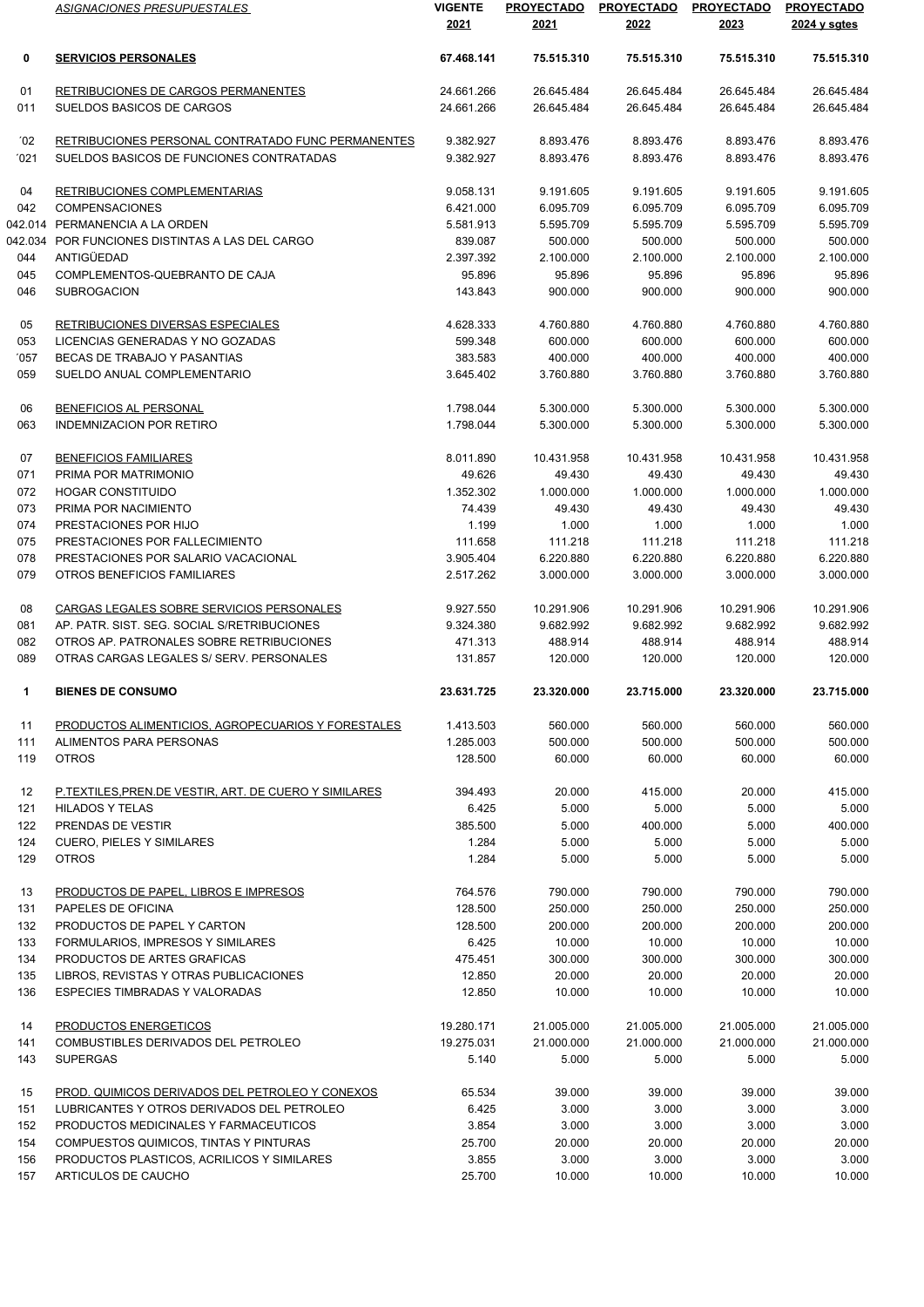| 16           | PRODUCTOS MINERALES                                    | 631.473    | 111.000    | 111.000    | 111.000    | 111.000    |
|--------------|--------------------------------------------------------|------------|------------|------------|------------|------------|
| 161          | PRODUCTOS DE LOZA, CERAMICA Y SIMILARES                | 6.425      | 1.000      | 1.000      | 1.000      | 1.000      |
| 162          | PRODUCTOS DE VIDRIO                                    | 25.700     | 10.000     | 10.000     | 10.000     | 10.000     |
| 163          | MATERIALES DE CONSTRUCCION                             | 599.348    | 100.000    | 100.000    | 100.000    | 100.000    |
| 17           | PRODUCTOS METALICOS                                    | 323.821    | 52.000     | 52.000     | 52.000     | 52.000     |
| 171          | PRODUCTOS BASICOS DE HIERRO Y ACERO                    | 321.251    | 50.000     | 50.000     | 50.000     | 50.000     |
| 179          | <b>OTROS</b>                                           | 2.570      | 2.000      | 2.000      | 2.000      | 2.000      |
| 19           | OTROS BIENES DE CONSUMO                                | 758.154    | 743.000    | 743.000    | 743.000    | 743.000    |
| 191          | UTILES DE OFICINA                                      | 192.751    | 100.000    | 100.000    | 100.000    | 100.000    |
| 192          | ELEMENTOS DE LIMPIEZA Y ASEO                           | 77.100     | 70.000     | 70.000     | 70.000     | 70.000     |
| 193          | ARTICULOS Y ACCESORIOS ELECTRICOS                      | 25.700     | 10.000     | 10.000     | 10.000     | 10.000     |
| 195          | ART. EDUCAC. CULTUR. DEPORT Y RECREATIVOS              | 64.251     | 10.000     | 10.000     | 10.000     | 10.000     |
| 196          | UTILES DE COCINA Y COMEDOR                             | 6.425      | 2.000      | 2.000      | 2.000      | 2.000      |
| 197          | ARTICULOS Y ACCESORIOS DE INFORMATICA                  | 257.001    | 150.000    | 150.000    | 150.000    | 150.000    |
| 198          | REPUESTOS Y ACCESORIOS                                 | 6.425      | 1.000      | 1.000      | 1.000      | 1.000      |
| 199          | <b>OTROS</b>                                           | 128.501    | 400.000    | 400.000    | 400.000    | 400.000    |
| $\mathbf{2}$ | <b>SERVICIOS NO PERSONALES</b>                         | 14.968.607 | 10.358.000 | 10.358.000 | 10.358.000 | 10.358.000 |
| 21           | <b>SERVICIOS BASICOS</b>                               | 2.152.380  | 1.815.000  | 1.815.000  | 1.815.000  | 1.815.000  |
| 211          | TELEFONO, TELEGRAFO Y SIMILARES                        | 1.799.003  | 1.500.000  | 1.500.000  | 1.500.000  | 1.500.000  |
| 212          | AGUA                                                   | 70.676     | 65.000     | 65.000     | 65.000     | 65.000     |
| 213          | <b>ELECTRICIDAD</b>                                    | 282.701    | 250.000    | 250.000    | 250.000    | 250.000    |
| 22           | PUBLICIDAD, IMPRESIONES Y ENCUADERNACIONES             | 1.413.503  | 3.550.000  | 3.550.000  | 3.550.000  | 3.550.000  |
| 221          | <b>PUBLICIDAD</b>                                      | 1.285.003  | 3.500.000  | 3.500.000  | 3.500.000  | 3.500.000  |
| 223          | IMPRESIONES, REPRODUCCIONES Y ENCUADERNACIONES         | 128.500    | 50.000     | 50.000     | 50.000     | 50.000     |
| 23           | PASAJES, VIATICOS Y OTROS GASTOS DE TRASLADO           | 5.024.359  | 1.655.000  | 1.655.000  | 1.655.000  | 1.655.000  |
| 231          | PASAJES DENTRO DEL PAIS                                | 12.850     | 15.000     | 15.000     | 15.000     | 15.000     |
| 232          | PASAJES AL EXTERIOR CONTRATADOS EN EL PAIS             | 385.501    | 200.000    | 200.000    | 200.000    | 200.000    |
| 234          | VIATICOS DENTRO DEL PAIS                               | 3.855.007  | 1.200.000  | 1.200.000  | 1.200.000  | 1.200.000  |
| 235          | <b>VIATICOS FUERA DEL PAIS</b>                         | 706.751    | 200.000    | 200.000    | 200.000    | 200.000    |
| 239          | OTROS GASTOS DE TRASLADO                               | 64.250     | 40.000     | 40.000     | 40.000     | 40.000     |
| 24           | TRANSP. DE CARGA, SERV. COMPLEM. Y ALMACENAMIENTO      | 65.535     | 31.000     | 31.000     | 31.000     | 31.000     |
| 245          | FLETES Y OTROS GASTOS CONTRAT. DENTRO DEL PAIS         | 1.285      | 1.000      | 1.000      | 1.000      | 1.000      |
| 247          | CORRESPONDENCIA, ENCOM. CONTRAT. DENTRO DEL PAIS       | 64.250     | 30.000     | 30.000     | 30.000     | 30.000     |
| 25           | ARRENDAMIENTOS                                         | 1.030.572  | 412.000    | 412.000    | 412.000    | 412.000    |
| 251          | DE INMUEBLES CONTRATADOS DENTRO DEL PAIS               | 706.751    | 300.000    | 300.000    | 300.000    | 300.000    |
| 252          | DE INMUEBLES CONTRATADOS FUERA DEL PAIS                | 257.001    | 100.000    | 100.000    | 100.000    | 100.000    |
| 254          | DE EQUIPOS DE OFICINA                                  | 64.250     | 10.000     | 10.000     | 10.000     | 10.000     |
| 257          | DE EQUIPOS DE TRANSPORTE                               | 1.285      | 1.000      | 1.000      | 1.000      | 1.000      |
| 259          | <b>OTROS</b>                                           | 1.285      | 1.000      | 1.000      | 1.000      | 1.000      |
| 26           | TRIBUTOS, SEGUROS Y COMISIONES                         | 206.884    | 305.000    | 305.000    | 305.000    | 305.000    |
| 264          | PRIMAS Y OTROS GASTOS DE SEGUROS CONTR. D/DEL PAIS     | 154.200    | 200.000    | 200.000    | 200.000    | 200.000    |
| 266          | <b>COMISIONES BANCARIAS DENTRO DEL PAIS</b>            | 51.400     | 100.000    | 100.000    | 100.000    | 100.000    |
| 269          | <b>OTROS</b>                                           | 1.284      | 5.000      | 5.000      | 5.000      | 5.000      |
| 27           | SERV. P/MANTENIMIENTO, REPARACIONES MENORES Y LIMPIEZA | 2.081.320  | 1.760.000  | 1.760.000  | 1.760.000  | 1.760.000  |
| 271          | DE INMUEBLES E INSTALACIONES                           | 719.218    | 500.000    | 500.000    | 500.000    | 500.000    |
| 273          | DE AUTOMOTORES                                         | 321.251    | 250.000    | 250.000    | 250.000    | 250.000    |
| 275          | DE MOBILIARIO, EQUIPOS DE OFICINA Y COMPUTACION        | 128.500    | 700.000    | 700.000    | 700.000    | 700.000    |
| 278          | DE LIMPIEZA, ASEO Y FUMIGACION                         | 899.501    | 300.000    | 300.000    | 300.000    | 300.000    |
| 279          | <b>OTROS</b>                                           | 12.850     | 10.000     | 10.000     | 10.000     | 10.000     |
| 28           | <b>SERVICIOS TECNICOS, PROFESIONALES Y ARTISTICOS</b>  | 1.927.503  | 550.000    | 550.000    | 550.000    | 550.000    |
| 282          | PROFESIONALES Y TECNICOS                               | 1.028.002  | 200.000    | 200.000    | 200.000    | 200.000    |
| 284          | SERVICIOS DE CAPACITACION                              | 128.500    | 50.000     | 50.000     | 50.000     | 50.000     |
| 289          | <b>OTROS</b>                                           | 771.001    | 300.000    | 300.000    | 300.000    | 300.000    |
| 29           | OTROS SERVICIOS NO PERSONALES                          | 1.066.551  | 280.000    | 280.000    | 280.000    | 280.000    |
| 291          | SERVICIOS DE VIGILANCIA Y CUSTODIA                     | 38.550     | 60.000     | 60.000     | 60.000     | 60.000     |
| 292          | CONTRAT. DE EQUIPOS, SALAS Y CONEXOS                   | 514.000    | 10.000     | 10.000     | 10.000     | 10.000     |
| 294          | SERVICIOS DE ALIMENTACION                              | 385.501    | 10.000     | 10.000     | 10.000     | 10.000     |
| 299          | <b>OTROS</b>                                           | 128.500    | 200.000    | 200.000    | 200.000    | 200.000    |